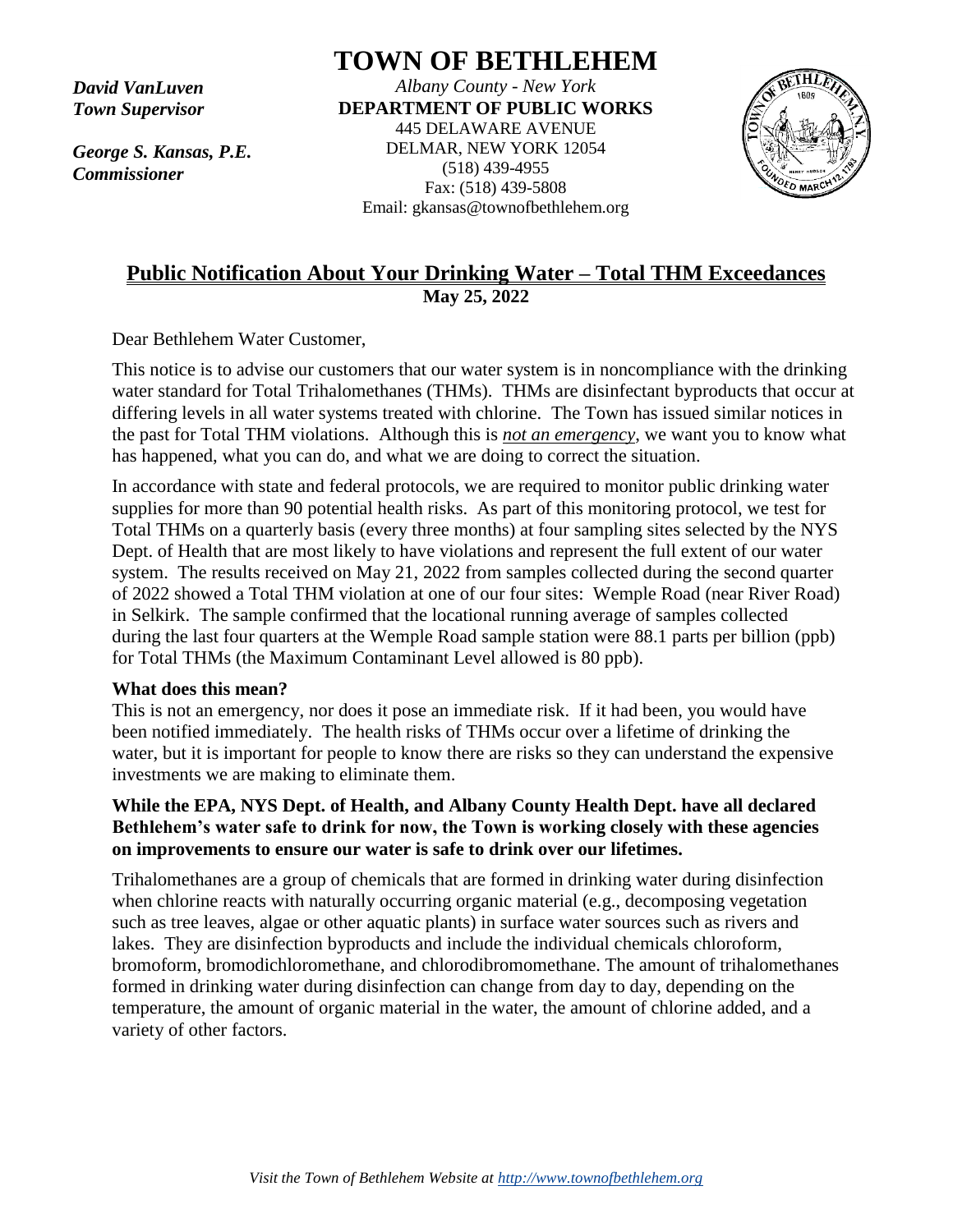Disinfection of drinking water by chlorination is beneficial to public health. Drinking water is disinfected by public water suppliers to kill bacteria and viruses that could cause serious illnesses, and chlorine is the most commonly used disinfectant in New York State. All public water systems that use chlorine as a disinfectant contain trihalomethanes to some degree.

Some studies suggest that people who drank water containing trihalomethanes for long periods of time (e.g., 20 to 30 years) have an increased risk of certain health effects. These include an increased risk for cancer and for low birth weights, miscarriages and birth defects. The methods used by these studies could not rule out the role of other factors that could have resulted in the observed increased risks. In addition, other similar studies do not show an increased risk for these health effects. Therefore, the evidence from these studies is not strong enough to conclude that trihalomethanes were a major factor contributing to the observed increased risks for these health effects. Studies of laboratory animals show that some trihalomethanes can cause cancer and adverse reproductive and developmental effects, but at exposures much higher than exposures that could result through normal use of the water. The United States Environmental Protection Agency reviewed the information from the human and animal studies and concluded that while there is no causal link between disinfection byproducts (including trihalomethanes) and human health effects, the balance of the information warranted stronger regulations that limit the amount of trihalomethanes in drinking water, while still allowing for adequate disinfection. The risks for adverse health effects from trihalomethanes in drinking water are small compared to the risks for illness from drinking inadequately disinfected water.

You can get more information on health effects and precautions in our FAQs & Answers about Total THM Exceedances on the Town website [\(www.TownOfBethlehem.org\)](http://www.townofbethlehem.org/) and the EPA's Safe Drinking Water Hot Line at 1-800-426-4791.

#### **What happened and what is Bethlehem doing about the situation?**

THMs are byproducts of chlorine disinfection that form when chlorine combines with naturally organic matter in water. The levels of Total THMs vary depending factors including the amount of chlorine used, amount of organic material in water sources, temperature, and seasons. Our challenge is to control Total THM levels while also maintaining appropriate levels of disinfectant in the water to avoid bacterial issues. The Town is currently under an Administrative Order from the federal EPA to correct this violation, and the following actions to resolve the problem have been completed or are underway:

- Installation of water process improvements at the New Salem Water Treatment Plant (completed in 2013);
- Installation of a flushing station on Wemple Road to reduce water age at the line's dead end (completed 2016);
- Installation of a new water line to connect existing lines on River Road, thereby reducing the length of the dead end water main on Wemple Road (completed in 2019); and
- Construction of a new pre-treatment facility at the Clapper Road Water Treatment Plant
- Design of a new water transmission main that will further reduce the water age along River Road and Wemple Road (construction projected for Fall 2022)